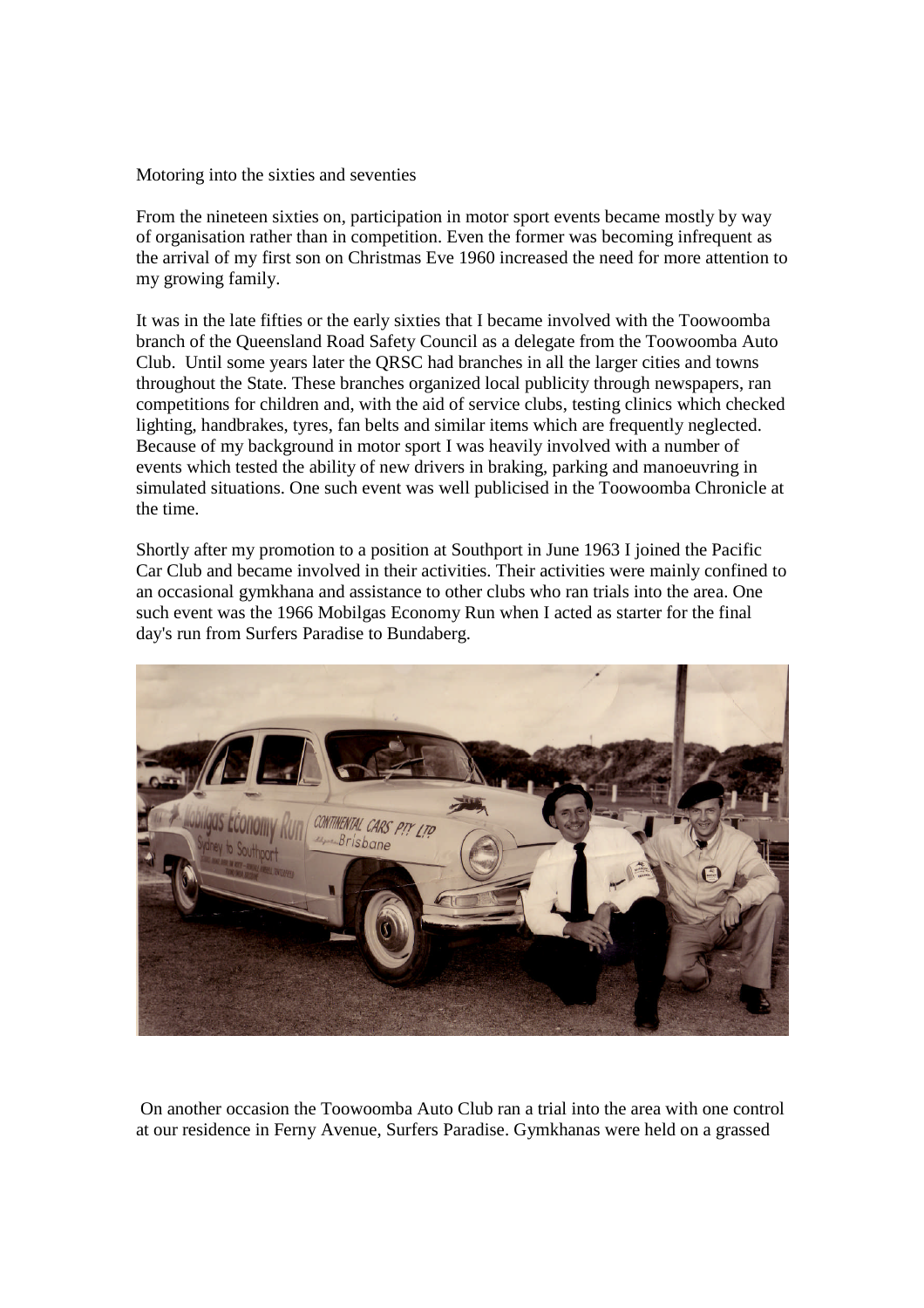landing strip which later became a turf farm and eventually a residential area. On occasions to make up numbers I would take part. The club was not overly strong and eventually folded. The club car badge was considered to be an excellent one but supplies had dried up when I joined.

I am not sure whether it was as a citizen or as a delegate of the Pacific Car Club that I again became involved in Road Safety. Up until the time the local branches were abolished I held the position of President at least twice and was very active as a Southport branch member and as a delegate to the annual seminars. In all, I attended three seminars. One was held at the old Lennons Hotel at Broadbeach and the others at Redcliffe and Brisbane. The branch never had more than seven or eight members but the assistance of a number dedicated secretaries enabled the club to achieve a number of worthwhile objectives. One of these was the organisation of practical road safety courses for children. These were held, with maximum police involvement, on a system of pathways provided by local Lions Clubs on a site on Marine Parade near the Southport Bowls Club. Tricycles and pedal cars were provided for use by the children and a set of road signs, including a set of dummy traffic lights, were brought down from Brisbane by Field Officers of the Council. The classes were well received but the site was no longer used after local branches of the Road Safety Council were disbanded due to a change in government policy.

Another successful activity was the running of a Road Safety Rally.In this we had the assistance of a southern rally driver living on the Gold Coast. He was a friend of the secretary at the time and while I have forgotten his name, he is remembered as the owner of the Dellow. For those ignorant folk who have not heard of a Dellow it is a car but a very special one. It was a car developed in England for use in the "mud trials" which involved the negotiation of steep muddy hills and banks in narrow lanes and sometimes rough pathways. These events were so popular that well used hills were given names and books written about the cars, the drivers, the locations and the events. Both the MG and the Singer car companies ran teams in these events. I have three of the books. The Dellow used the small Ford engine from the Anglia and Prefect range and had independent front suspension provided by means of a Ford front beam axle split in the middle and pivoted and suitably restrained. While effective for the cars intended purpose, the front end geometry left a lot to be desired.

Betting back to the Road Safety Rallies, I recall at least two of them. Both were reasonably well supported. In these events the competitors were given easy to follow route instructions along city streets and out in the country. Observers were located at strategic points, at STOP signs, traffic lights etc and in speed limited zones. While we had no way of checking speeds, drivers had to be seen to reduce speed when reaching a lower speed zone. Non-observance of the traffic rules resulted in the deduction of points. Drivers also lost points if they did pass any observer. On one country road we placed an obstruction and bonus minus points were given to anyone who stopped to remove it instead of driving around it.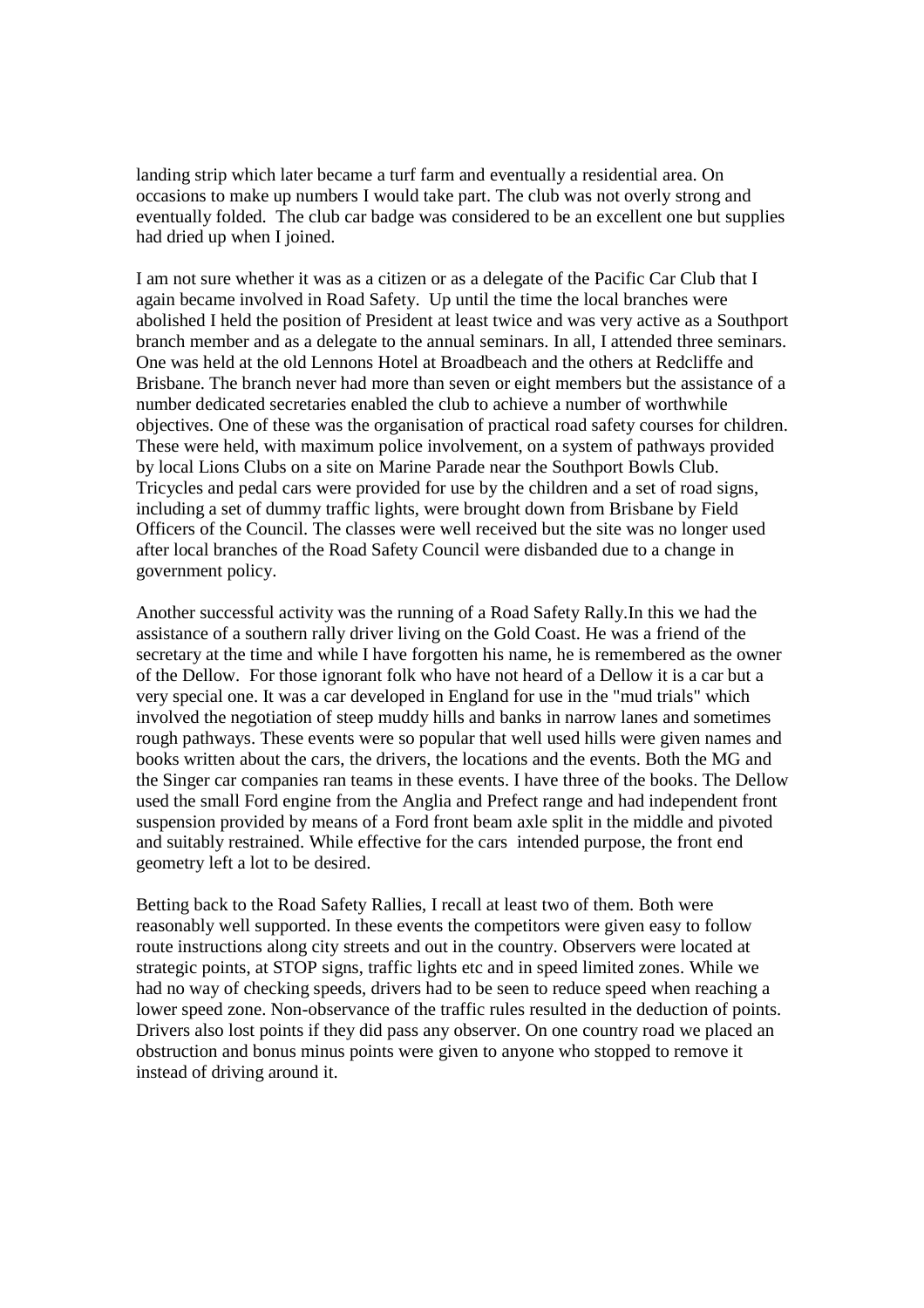For a time the branch ran a series of articles relating to the traffic rules in the Gold Coast Bulletin. Many were written by a member but were approved by the police before publication. A popular event at Christmas, also featured in the Bulletin, was a colouring competition for the children. The biggest problem was the judging due to the high standard of the numerous entries. The Defensive Driving Courses offered by the Road Safety Council were also featured with the lecturers coming from Brisbane. There is no doubt in my mind that the local branches throughout the state served a very useful purpose in the promotion of Road Safety.

In mid 1988 the Transport Department advertised on the Gold Coast for local persons interested in being trained to deliver the Defensive Driving lectures. As I was then retired from Telecom, now Telstra, I volunteered. In August 1988 as the first step I had to attend the full Defensive Driving Course. Despite having attended a number of sections of the Defensive Driving Course in my capacity as president of the local branch I had never none the complete course. After a number of training sessions I received a certificate authorising me to conduct courses for Transport Department on the Gold Coast. During the period when the courses were being conducted regularly, I was given the opportunity to take part in a trial of a hands-on Driver Training Course conducted at the Mount Cotton Driver Training Complex just out of Brisbane. This included a most entertaining session on the skidpan. Apart from the usual course arranged directly by the Transport Department, lectures were also conducted for students at St Hilda's school. St Hilda's was able, for the first course, to arrange a short low cost practical driving session for the students at the BMW Driver Training School at Norwell. Even a few girls who had not driven a car had a short session on the skidpan. Local Defensive Driving Course instructors also lectured for an organization conducting courses to train people as nannies. Courses under Transport Department control continued until 1994 when the conduct of the Defensive Driving Courses was contracted out to private groups or individuals. Another instructor and I lectured for only two courses in 1995 and it seems unlikely that our services will be needed in 1996. The local contractor, associated with a driving school, is himself trained and authorized to conduct the course.



Not long after taking up duty at the telephone exchange at Southport, I became the proud owner of a new dark green Valiant Regal AP5. The price on July 23, 1963 was a little over \$3000. This included \$29 for the seat belts, \$35.05 for registration etc (what the etc) was I do not know) and Compulsory Third Party insurance of \$19. After a fleet discount of \$38, my father-in-law had a Dodge Custom Royal V8 sedan and Dodge trucks for his business fleet,

the full cost on the road came to \$3002.15. It was my second brand new car. As all others since that time have been second hand, it seems likely that the Valiant will have been my last brand new car unless I win Lotto.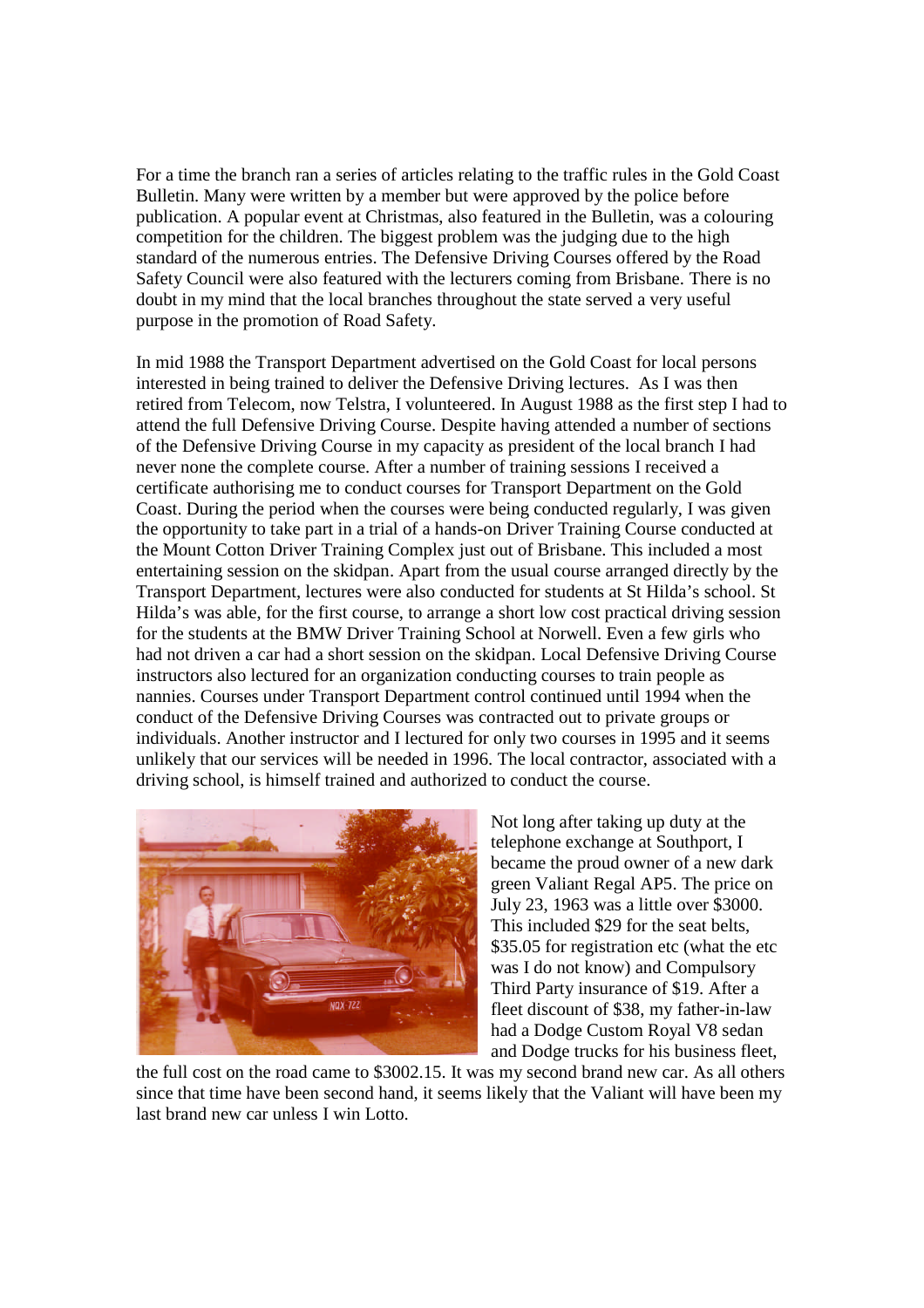The Simca, which had been swapped for the Triumph TR2 in February 1959, was sold for \$520. The nominal cost of the Simca had been \$1800. There was a transfer fee of some sort, \$50 I recall, paid by the Simca owner after some discussion. I kept a record of running expenses for the Simca which allowed me to calculate running costs for my period of ownership. Including depreciation of \$1280, the cost was 4.01c per kilometre.

The Valiant, which was purchased from Austral Motors in Brisbane, was fitted as an option with front seat belts which were not common or compulsory at the time. Their fitting was prompted by a lengthy article in an American magazine. Included therein was an assessment, and groups of statistics, based on research at the Cornell University which clearly illustrated the value of seat belts. The article included details of the ways in which seat belts could be provided in vehicles without anchorage points. This and other publications had firmly convinced me of the life saving potential of seat belts. Due to the recognition of the need for seat belts as a safety factor, anchorage points were already being built into the Valiant range of vehicles. It was surprising how soon the practice of buckling up became habit. Many years later, my wife Claire, her mother and an aunt survived an accident which could easily have been fatal had they not been wearing seat belts. My mother-in-law suffered a back injury which required some weeks of hospital treatment. All three suffered from considerable bruising from being thrown against the seat belts. The car, a Ford Falcon XC being driven by my wife, belonged to her mother. It was written off following the tyre blowout and collision with telephone pole near Wallabada on the New England Highway, 54 km south of Tamworth.

The Valiant, registration number NQX 733, was an excellent performer. The torque of the slant six motor allowed the car to glide over the hills without apparently slowing and was a pleasure to drive out on the open road. In fact, it was all too easy for the car to build up speed to 130 km/h or more. It would only be a matter of moments after slowing down that speed would build up to an illegal figure. The automatic transmission was the excellent Torque Flite fitted to all Chrysler and Dodge cars. Petrol consumption was not the most redeeming feature of the combination. By 1953, my log book had fallen into almost continuous disuse and I can find no record of actual consumption figures. I did make a few entries in my log book in 1970, 1971 and 1972. This shows that both front shock absorbers were changed in December 1970 for \$21.60. Replacement of all four in September 1972 cost \$54.20 and a wheel alignment and front wheel balancing only \$10. A new tyre, size 175SR14, cost \$28.48 in April 1971 but had risen to \$30.80 in August 1972. In February 1970, when the car was six and half years old, the Comprehensive Insurance was only \$29.45. Wages were much lower in 1970. Indeed, at the time, my job was classified as a Supervising Technician Grade II in the PMG Dept later known as Telecom and now Telstra. This was then a relatively well paid position with a salary of \$5831 a year.

The auto transmission used a push button selection system which I found to be an ideal arrangement. If you wanted a gear, you pushed the appropriate button and that was it. The usual safety interlocks were provided to prevent over revving the engine if you tried to do the wrong thing. A single lever on the dash alongside the buttons cancelled any gear in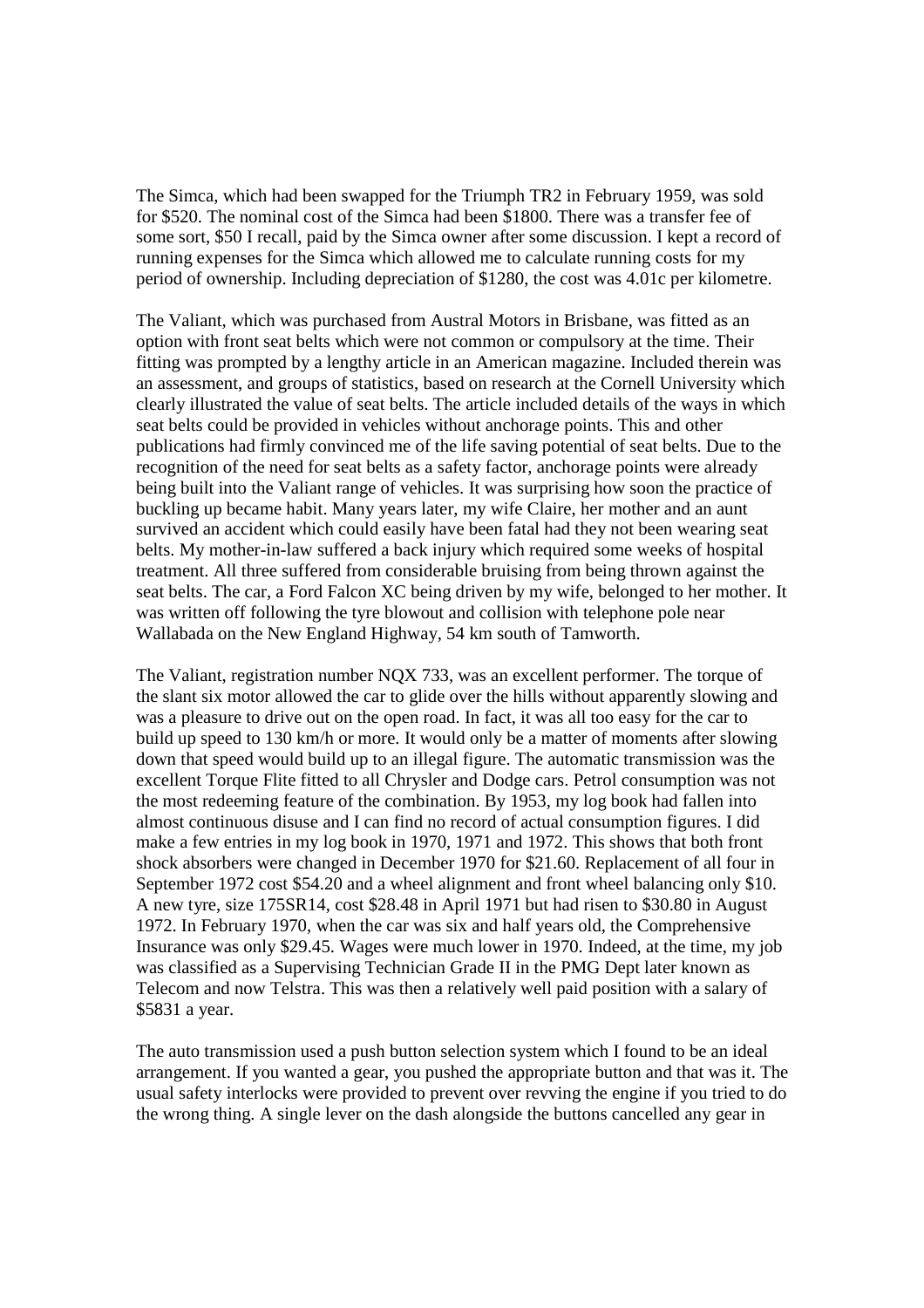use and put the transmission in 'Park'. Dodges of the same period and some earlier models of both cars used a similar system. The buttons were discontinued because of efforts of American safety groups to ensure that all cars, no matter from which manufacturer they came, would have a standardized form of gear selection. The age of the push button had not arrived in 1963.

The motoring write of the 'Toowoomba Chronicle and Darling Downs Gazette' had this to say about the similar 1964 model. 'The most driveable automatic I have ever driven is the only way I can describe the push-button system used on the 1964 Valiant automatic sedan.' He went on to say 'To go with the car's performance are excellent braking and handling qualities.' I wonder what some of today's road testers would say of the same car today?

Apart from tyre problems, the Valiant only held me up on the road twice. Only one of these problems needed the assistance of the RACQ serviceman. On the way to Brisbane, when near Slacks Creek, rusty water appeared from under the bonnet. A pause for checking showed that the bypass hose between the block and cylinder hear had split. The serviceman towed us to the group of service stations at Eight Mile Plains on what was then the main highway. None of these had a spare hose of the right size but finally a piece of plastic hose was cut from a pump used for dispensing oil from a large drum. It proved difficult to fit until the short piece of hose was dipped into the hot water of the radiator of the service vehicle. It was over twenty years ago and the Valiant is long gone. When my then current car was stolen in December 1994 there still a spare bypass hose for the Valiant in the tool box. The second hold up occurred on the way to Toowoomba. Not far From Gatton when I eased on the throttle to slow down, the car kept going at only a slightly reduced speed. Examination showed that a moulded rubber bush which connected the throttle rod to the carburetor had become displaced. Unfortunately for some reason the throttle of the carburettor was spring loaded to the open position. Had the control rod fallen completely out, which it could do, the throttle would have been fully open. As it was I had to turn the motor off as soon as the car was put into neutral to prevent it from over revving and perhaps causing somedamage. The bush and the rod were pushed back into place without a close examination only to have the problem on the climb up the Toll Bar Road approaching Toowoomba. Closer examination showed that the bush was worn and had split and came out quite easily. A replacement was made from a piece of rubber hose cut from my tyre pump, and a small nut and a washer. This was kept in place with some copper wire to prevent it falling out.

I can only recall the car being involved in two collisions both of which were relatively minor. My wife Claire was the driver on both occasions but in all fairness I must admit that most of the local driving was done by her while shopping or providing school transport for our children. One was certainly her fault and occurred at low speed near the old Surfers Paradise State School when turning on the main highway. On the other occasion, the Valiant got shunted in the tail while stationary at a red traffic light. It is also possible to report that laundry bleach does nothing good for the colour or life expectancy of a dark green carpet. Whether the bottle top was loose or was removed by one of the two children in the back seat could not be confirmed.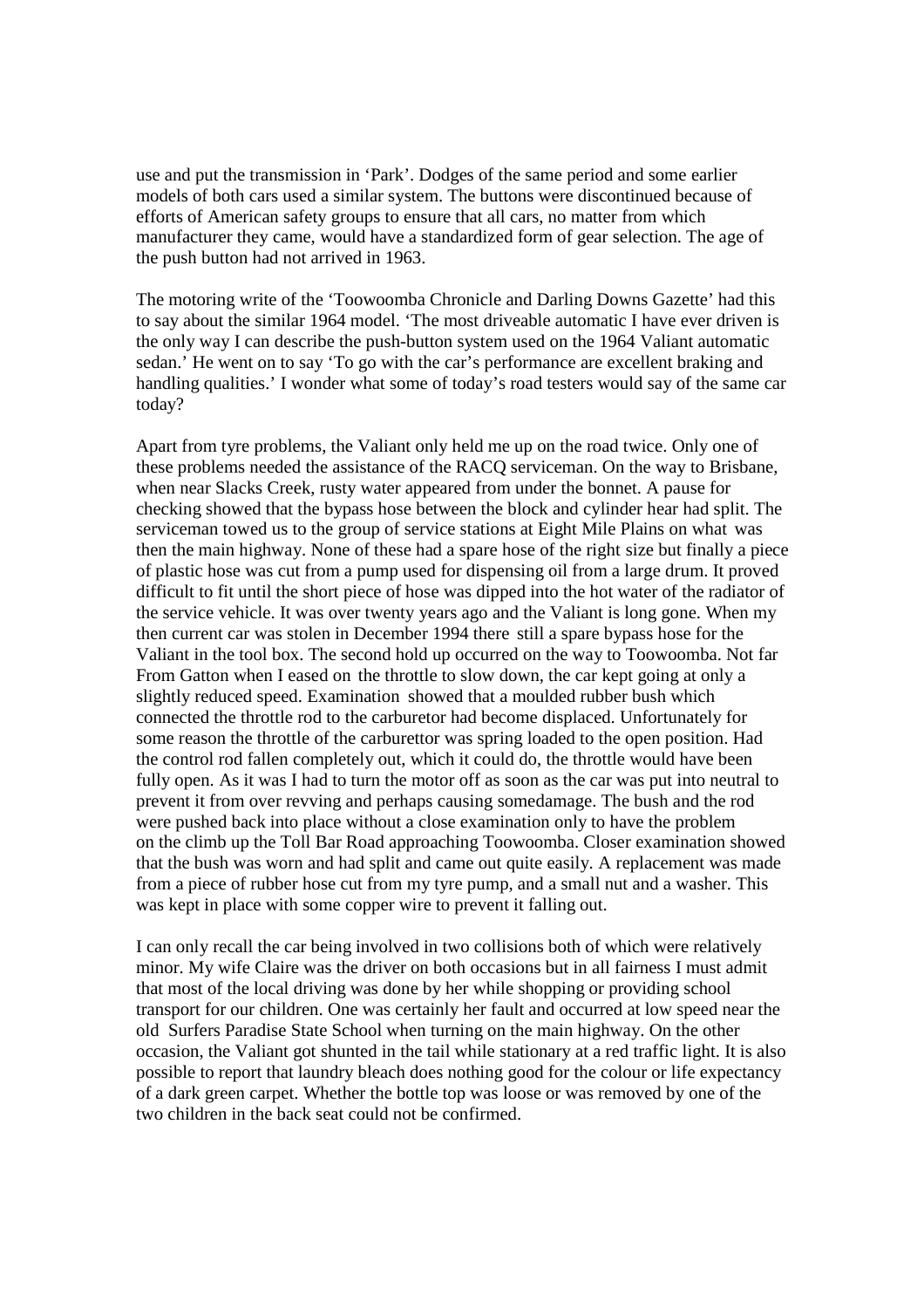The Valiant provided us with holiday transport on a number of occasions some of which are recorded in photo albums and are detailed in another story written more for family information. Among the trips starting on the Gold Coast were visits to Charters Towers in 1964 and 1968. The 1964 trip continued on to Cairns and the Atherton Tableland. On both these occasions, the loneliest section was the road from Marlborough, 103km north of Rockhampton, to Sarina. This was the longer inland road, not the present day highway which is shorter and much closer to the coast. On the new road you can see the sea at Clairview and you also pass close to Carmila. The surface of the inland road was mostly well constructed and sometimes bumpy gravel. It was considered to be one of our many so called 'crystal highways' because of the remains of the countless shattered windscreens left by the roadsides. The coastal road even into the sixties was not considered to be the main road and a Mobil map of 1965 shows the inland road as Hwy 1. More recent maps show the inland road as the Marlborough Sarina Road. Indeed, the 1964 Ampol Trial used the coast road, which also had been used in the early Redex Trials, to 'terrorise crews'! Those were the words used in the book 'From Redex to Repco' by Tuckey and Floyd. The section of the road from Marlborough to Carmila was described in the book as '96 miles (150 km) over a rough, stony track winding in and out among trees, over dry creek crossings, spoon drains and hidden cattle grids.' Definitely not a road for the tourists. The average speed set for this section in the 1964 Ampol Trial was 59 mph (96.5 km/h). One car was 8 minutes early and another crew reported six cars stopped in the section with major damage. The makes were listed as Porsche, Datsun, Skoda, Hillman, Holden and Valiant. Most of these were to retire.

There were many sections of the Bruce Highway up the Queensland coast which in 1964 were below standard. Even so, each time I made the trip north, usually two to three years apart, there would be new sections of bitumen, some sections would have been made wider, towns by-passed and new high level bridges constructed. Despite present day criticism of the Bruce Highway there were times when it was far worse and during a time when cars did not ride as well. Despite all these factors we only had one puncture during the two trips to Charters Towers and beyond. One of the many bridges upgraded over the years was the one over the Burdekin River between Macrossan and Sellheim on the way from Townsville to Charters Towers. In 1964, this bridge, like the crossing of the lower Burdekin between Home Hill and Ayr on the Bruce highway, was very much of low level construction. Both were flood prone and have since been replaced by higher level bridges. The one at Ayr also carried the railway line which had also been flood prone. The road bridge on the way to Charters Towers is sometimes still covered by flood waters and the following may help you to understand why. The original railway bridge between Macrossan and Sellheim, not far downstream from the road bridge, was constructed almost 30 metres above normal summer level. Late in the eighteen hundreds, the water was reported to have risen to a flood height about six metres under the rails. This magnificent structure was replaced with another of similar height when the line to Mt Isa was upgraded to carry the increasing ore traffic. The locomotives necessary were of greater axle loading than the old bridge could safely carry.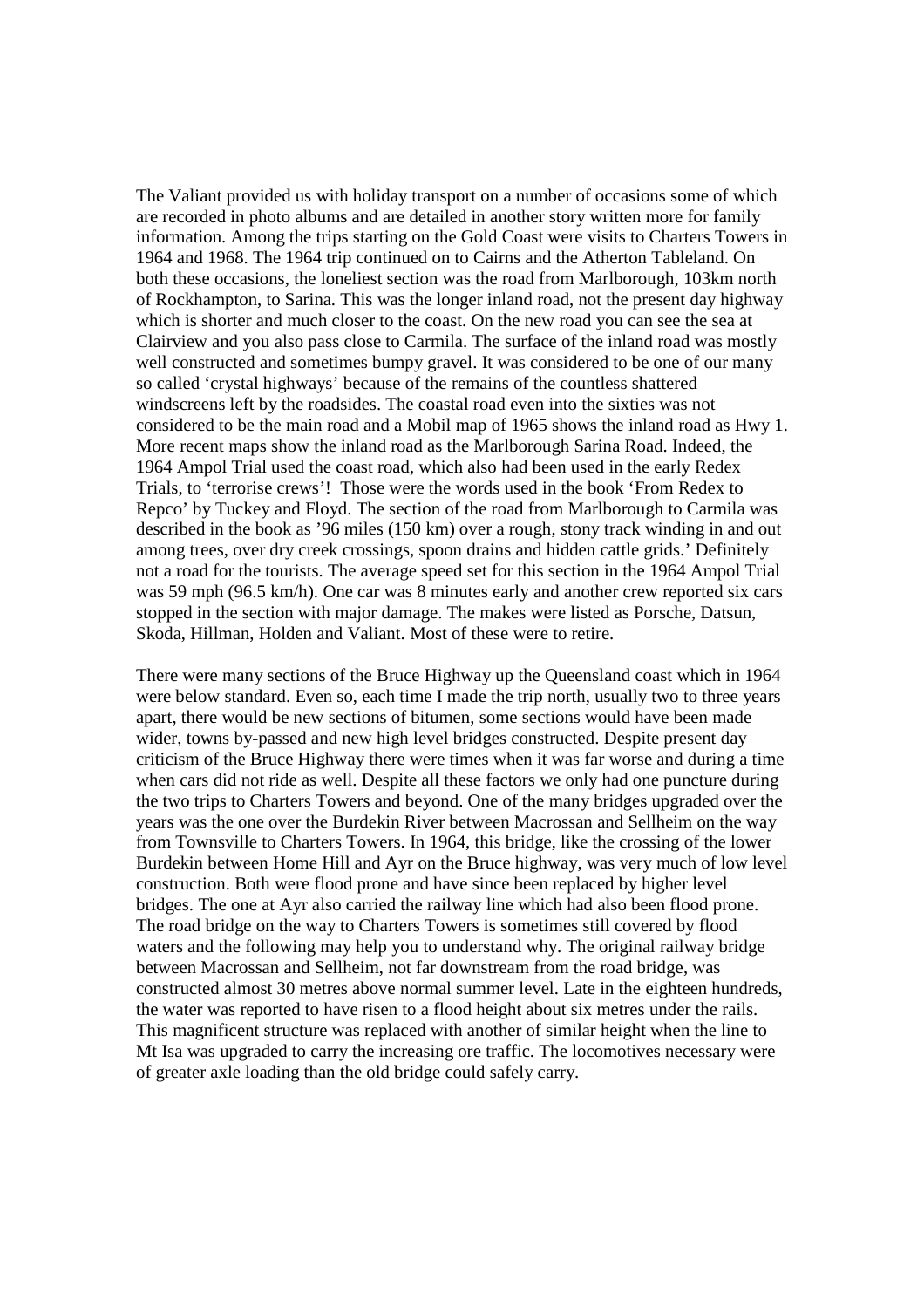In the same section of road, the climb up the range between Haughton Valley and Mingela was, over the years, widened and straightened and rerouted to by-pass Mingela. The by-pass included an overbridge and eliminated, for traffic on the main road, an open level crossing of the railway line. For a period after the war there was another portion of road where traffic deviated from the gravel section and used the bitumen surface of a wartime airstrip which ran parallel to it. It may have been near the railway settlement of Reid River.

During the ten and a half years of ownership, the engine and the transmission were extremely reliable. Neither had required overhaul or repair when the car was sold after 117000km of use. The exhaust system was a different story. The original muffler was replaced under warranty a few days after the twelve month period had expired. The replacement factory unit lasted a little longer and was replaced with a Lukey which lasted over two years and sounded better. The tail pipe also suffered from corrosion and was eventually replaced with a stainless steel one. The section of the engine pipe nearest the muffler also suffered in the same way and the whole pipe was replaced. The next time it suffered the same fate I discovered that a local muffler shop provided a section of stainless steel piping to replace only that part of the engine pipe nearest the muffler. This cost \$16.06 which was only a fraction of the cost of the full engine pipe.

Eventually the whole exhaust system, except the section closest to the manifold, was of stainless steel. With the system in place, the muffler would often scrape the road when the car was fully laden. It seemed to get worse on the way back from Sydney in 1973. Two attempts at roadside repair produced no improvement except for a very short period. Our arrival at Stanthorpe about lunch time prompted me to go to a garage while the family arranged lunch in a nearby park. The mechanic placed a jack under the rear end of the original engine pipe and began heating the pipe at the bend below the manifold. When the pipe was red hot he raised the jack and put a sharper bend in the pipe. After the pipe cooled, he removed the jack and we had no more problems. While in Sydney during the same holiday the water pump gave up and had to be replaced. One of the spigots for the water to the heater was also badly corroded and I finally obtained a suitable one from a plumber after the Chrysler agent could not provide a replacement.

When we left Sydney for the trip home, it was fairly late in the morning and we were traveling in the third lane from the kerb when I had a feeling, as I braked for a set of traffic lights, that I had a flat tyre. To get to the kerbside seemed almost impossible as we were in the front row with an MGB alongside and a big truck in the kerbside lane. My wife asked the MGB driver if the rear tyre looked as though it was going down and received an affirmative reply from the truck driver as well. The truckie called out that they would wait for us, when the light turned green, to allow us to come across in front of them to get to the kerb. It was an act of courtesy and much appreciated at the time. As the boot was packed full with the luggage of two adults and three children there was quite a pile on the footpath before the spare tyre was out to replace the flat one. One of the features of the AP series was the size of the boot. We were able a little later in the morning to find a tyre service shop almost ready to close. Fortunately for us a busy morning had delayed the owner's departure.